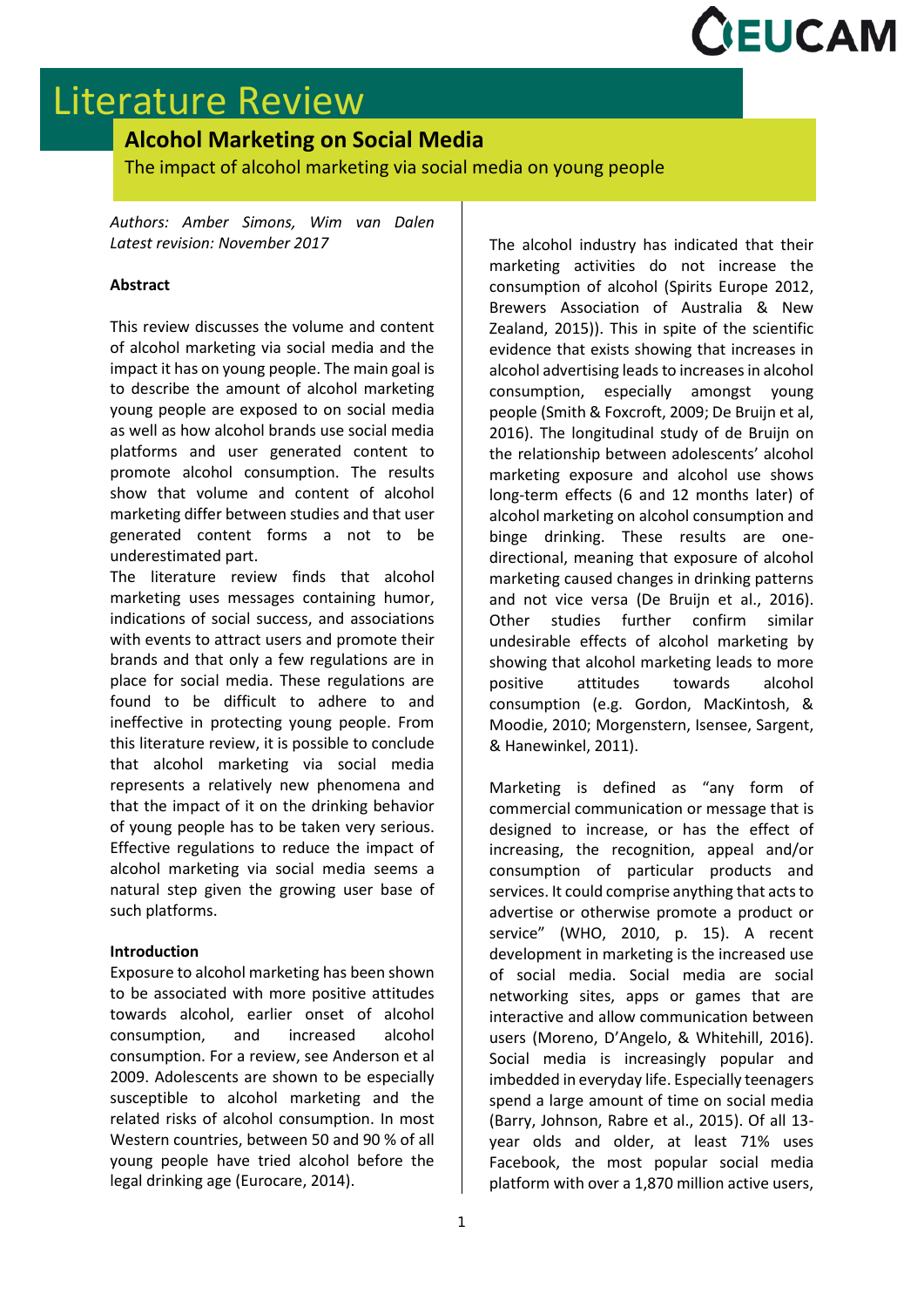and a majority of them uses more than one social networking site (Lenhart, 2015). Social media provides the alcohol industry with new, appealing opportunities for marketing, resulting in an increased exposure risk of alcohol marketing for young people. Research shows that the average reach of social media is about 44% of 6-14 years old and 90% of 15-24 years old (Winpenny et al., 2012). A longitudinal study in Europe showed that of 9000 participating adolescents, more than a third had used a social network profile page containing an alcohol brand or logo (De Bruijn et al., 2016). Furthermore, the association with an increased frequency of high episodic drinking is stronger with marketing via social media than with marketing via traditional media (Critchlow, Moodie, Bauld, Bonner, & Hastings, 2015).

The environment of social networking sites provides the alcohol industry with cheap, attractive and seemingly endless options to advertise. One major beer brand, Heineken US, already spends 25% of the total advertising budget on digital media (PR Newswire, 2015). This is striking, since the overall marketing budget spent on digital media by the alcohol industry in 2011 was 7, 9%, and only 2% in 2008 (Bachman, 2014). These figures show the increased interest of the alcohol industry in using this new marketing platform. The interactive, constantly renewing, multidirected character of social media makes it more and more attractive for both users and the alcohol marketing industry. This is alarming considering that research shows that the amount of alcohol marketing on social media is increasing (Moreno et al., 2016; Noel, Lazzarini, Robaina, & Vendrame, 2016; Winpenny, Marteau, & Nolte, 2014). However, research on social media marketing remains in a developmental stage.

While there is wide-spread use of statutory regulations of alcohol marketing in traditional media (i.e. television, radio, magazines and billboards), only a handful of countries have statutory regulation restricting alcohol marketing through social networking sites. That is distressing given the fact that young people make up a large part of the active



are especially vulnerable to the negative consequences of alcohol marketing (Moreno et al.., 2016). Self-regulation by the alcohol industry is in place in many countries but evidence suggests that these self-regulations are not effective in protecting young people from exposure to alcohol marketing. This because they are not comprehensive and often violated (Lobstein, Landon, Thornton, & Jernigan, 2016; Noel, Babor, & Robaina, 2016; Noel et al., 2016). Furthermore, policies from the social media platforms themselves, i.e. age restrictions to access, follow, or interact with alcohol brands on social media, are shown to not be effective due to a lack of consistency (Barry et al., 2016; Winpenny et al., 2014).

## **Current study**

Considering the technological developments within the field of advertising on social media, this study examines recent research that focuses on alcohol marketing via social media. The purpose of this study is to map the existing knowledge about alcohol marketing via social media. The research question that thereby follows is 'What effect does alcohol marketing via social media have on young people?'

By conducting this literature research, we hope to gain a better understanding of what alcohol marketing via social media contains, what the associated risks are (especially for young people), and whether it is necessary to thoroughly (re-)examine regulations and make sure they are adhered to. An overview of knowledge regarding alcohol marketing via social media will then, hopefully, lead to effective regulations by policymakers and reduced risks.

## **Method**

For this literature review a systematic search was done for the concepts alcohol marketing and social media, see Appendix 1 for a description. A total of 16 studies that focus on the combined subject of alcohol marketing and social media were found eligible for inclusion in this review. Several other studies with a wider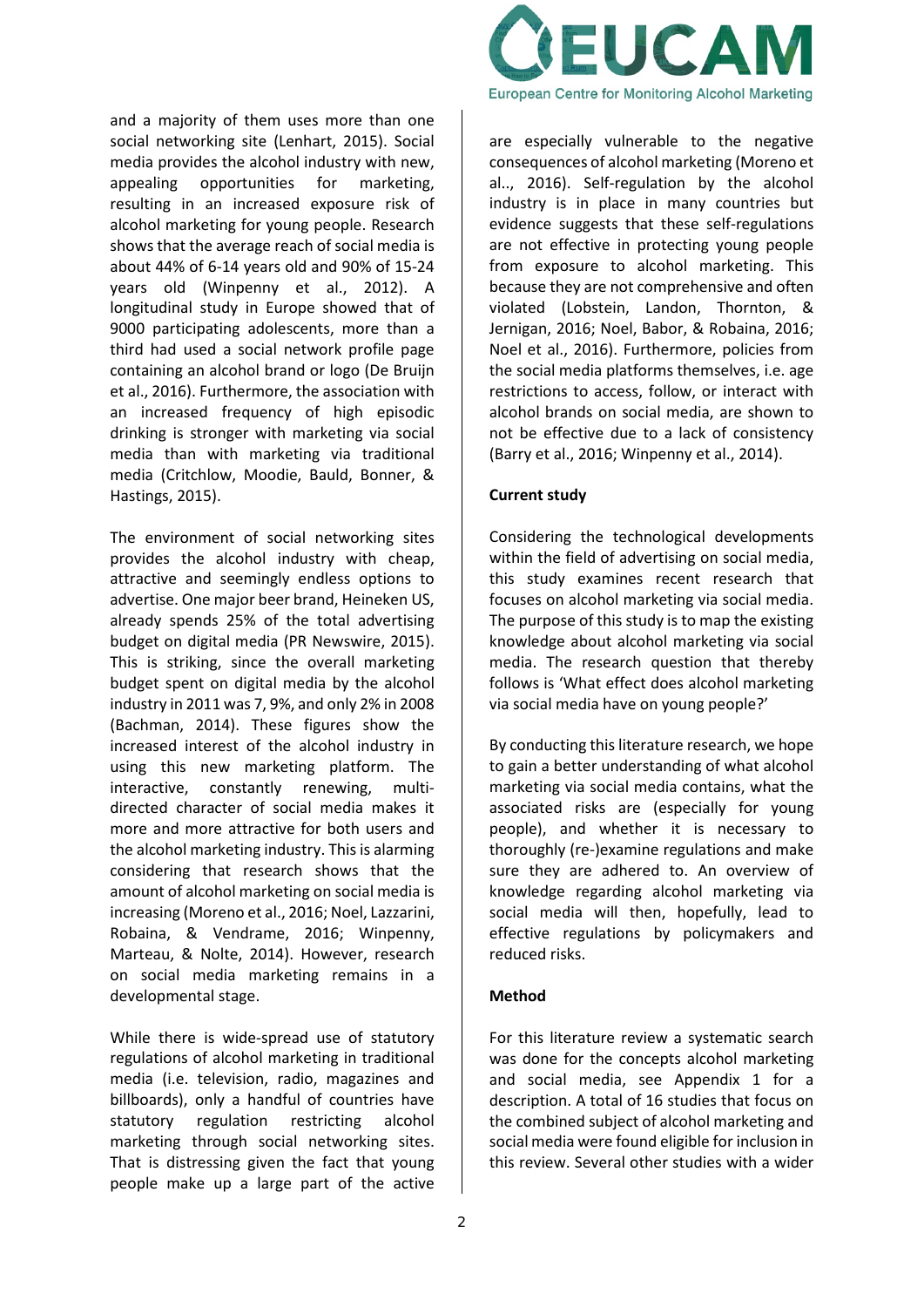scope are added to elucidate and/or amplify the described results.

#### **Findings**

## **III.1 Extent of exposure to alcohol marketing via social media**

## *Alcohol brand marketing*

Only some social media platforms operate with age-gates to prevent underage users to follow official alcohol brand pages, but even then, it does not prevent underage users from viewing these pages and interacting with the brands (Barry et al., 2016). When there is no age-gate in place, all users, including minors, receive close to 4000 advertisement messages from alcohol brands within 30 days and over ten messages each day (Barry et al., 2016). According to a British study, alcohol brands on average post four advertisements each day (Atkinson, Ross-Houle, Begley, & Sumnall, 2017). According to a study by Critchlow et al., 2015, only 65% of 18-25 year olds surveyed were aware of alcohol marketing when using social media and those who reported to be the most aware, also reported weekly high episodic drinking. Alcohol marketing through social media had a stronger association with high episodic drinking than through traditional media. This is very likely due to the interactive and participating character of social media which makes users more involved.

Of the respondents in another study, 14% reported actually clicking on advertisements for alcohol, however, almost 50% reported watching alcohol advertising even though they were not explicitly looking for it (Hoffman, Weintraub, Austin, Pinkleton, & Austin, 2016). A study by Jones, Robinson, Barrie, Francis, & Lee (2016) showed that in only one week, already more than 16% of the respondents reported seeing alcohol marketing on social media, without even watching alcohol related posts. Up to 21% of the respondents reported that they did visit an alcohol page, of which half were minors (Jones et al., 2016). Apart from official alcohol brands' social media pages, there are related pages and groups that promote the brand and add to the extent of



alcohol marketing. Research by Winpenny and colleagues (2012) shows an average of 32 alcohol related social media pages.

#### *User generated marketing*

Besides content on social networking sites published by alcohol brands, there is also user generated content. Next to alcohol marketing provided by alcohol brands and non-official pages, a study of Jones showed that almost 31% of the respondents reported uploading and 'tagging' photos with an alcohol product in it, and almost 18% reported liking posts by an alcohol brand (Jones et al., 2016).

User generated content refers to the social media activity of private users and how they pick up on alcohol advertisements (e.g. liking, sharing, commenting, retweeting) and the content they provide themselves. Next to the broader, common form of marketing by the alcohol brands, users provide extra marketing by spreading the advertisements and enlarging the frequency of appearance of a brand name. This goes from liking or following an alcohol brands' page, reacting to products or deals offered by a brand, to talking about different subjects that are still related to the brand or inspired by the brand. Even when users do not follow or interact with an alcohol brand page, it still shows up when using the social media platforms because friends in their network might follow or interact with the brand (Barry et al., 2016; Niland et al., 2016).

An Australian study that analyzed the top 20 alcohol brands found them to have a combined and growing fan-base of two and a half million social media users (Carah, Brodmerkel, & Hernandez, 2014). The numbers of likes, views, followers and interactions with official pages differ per brand and social media platforms. However, it can be up to 21,000 for likes, and 12 million for all interactions of an official alcohol brands' Facebook page (Atkinson et al., 2017), and almost 10 million views for an official alcohol brands' YouTube video (Winpenny et al., 2014). In 30 days, five official alcohol brands' pages showed a total increase of more than 360,000 visitors on Facebook and almost 6000 on Twitter (Atkinson et al., 2017).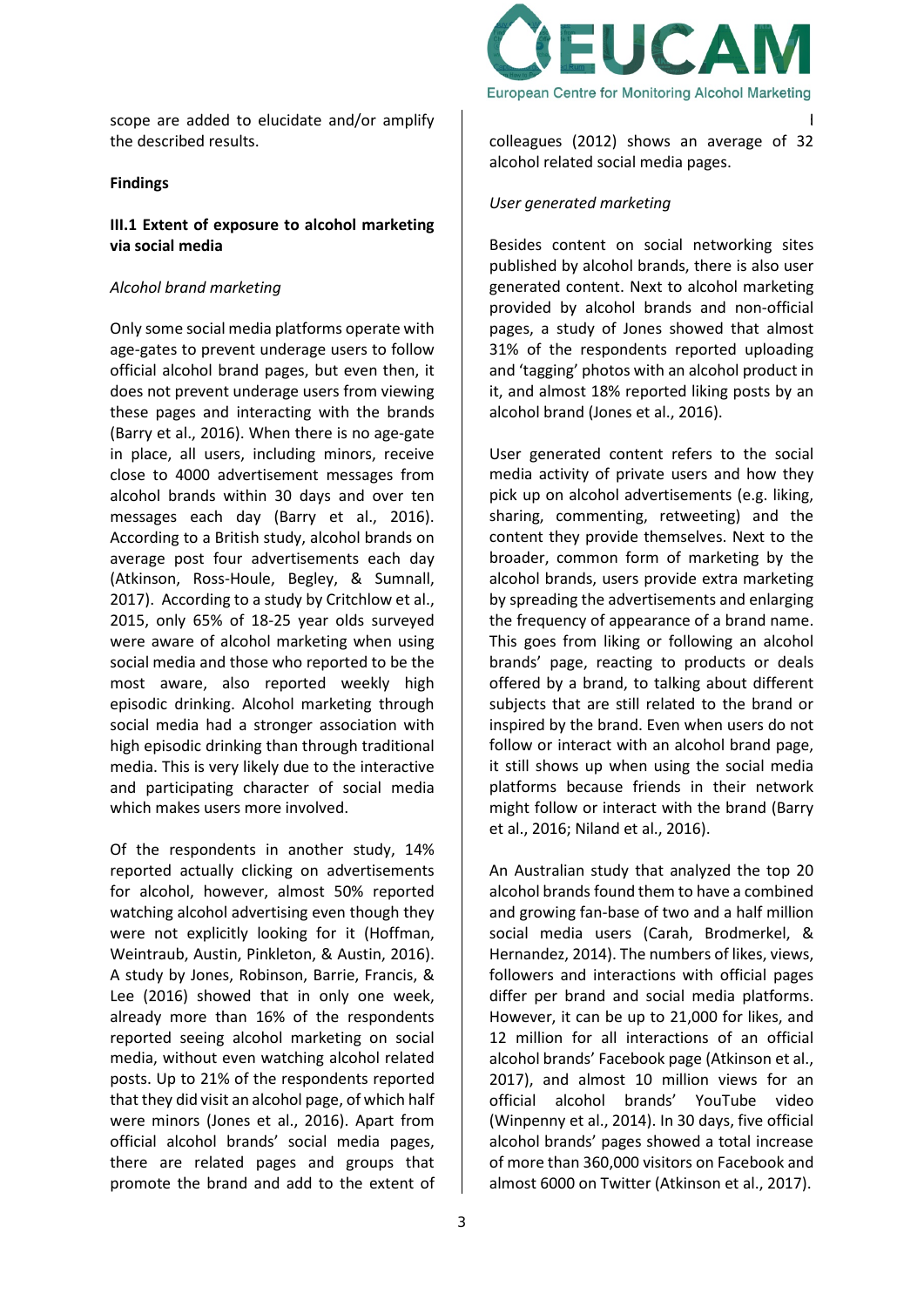There are also non-official social media pages that contribute to the extent of alcohol marketing, though not directed by the alcohol industry. Research demonstrates that adolescents are less likely than young adults to engage with alcohol brands on social media, yet still up to 25% of users follow some alcohol marketing page (Carrotte, Dietze, Wright, & Lim, 2016). Furthermore, studies present the association between being engaged with any alcohol marketing page and more risky alcohol consumption (Carrotte et al., 2016; Jones et al., 2016). Hoffman et al., 2016 show that almost 15% of users does engage with alcohol marketing in some way and are able to confirm the association between alcohol marketing via social media and alcohol consumption: "Alcohol-related social media use directly predicted both binge drinking and problem drinking" (Hoffman et al., 2016, p. 5). Although it seems that the frequency by which alcohol brands post advertisements decreases, the amount of interaction between the brand and users on the page increases (Carah et al., 2014). This suggests that alcohol marketing through social media is turning more towards its users. Considering the quick and widespread character of social media and especially user generated content, this is an alarming fact.

Youth recalled greater exposure to advertising by alcohol brands in a survey than adults (Jernigan, Padon, Ross, & Borzekowski, 2017). Almost 30% surveyed minors recalled seeing alcohol advertisement on the Internet, versus almost 17% of the adult respondents. A similar recall gap was found with alcohol related content online, like pictures of celebrities using alcohol or wearing items with an alcohol logo (Jernigan et al., 2017).

Finally: the figures discussed here, are in some cases already several years old. It is most likely that the extent of alcohol marketing and especially user generated content has increased rapidly since then (Jernigan & Rushman, 2014).



#### **media**

## Alcohol brand marketing

Most studies that address the content of alcohol marketing have a qualitative approach and use a method referred to as netnography, which is the online approach of ethnography. Netnography is a method to study the social web of cultures, communities and interactions over the Internet (Mart, Mergendoller, & Simon, 2009). Research by Purves, Stead, and Eadie (2014) found that alcohol brands use social media for different kinds of action: advertising, soliciting feedback, start a conversation with users and encourage users to act by liking, commenting, retweeting. The type of actions that brands employ are all carefully designed to reinforce the values and identity of the brand. The tone of voice, selection of words and images, and cultural references are all very well thought through (Purves et al., 2014). According to an online survey, the message that is most perceived by social media users was that the alcohol brands are associated with success, specifically social success (Weaver et al., 2016). They imply drinking their brand will ensure you a good social status. Alcohol brands try to create this association with success by using cultural factors and situations in their advertising, for instance friends, beautiful women or sports. This includes depicting drinker prototypes, celebrities, and lots of humor (Atkinson et al., 2017). Within the survey the respondents most agreed upon the following messages of alcohol advertisements: 1) feel more relaxed, 2) improve your mood, 3) make you feel more social and outgoing and 4) feel more confident about yourself (Weaver et al., 2016). Alcohol brands try to appeal to social status and individual aspirations of users, the brands and brands' posts are important for identity formation and peer acceptance (Purves et al., 2014). Although users see drunkenness as a bad thing, they associate drinking with having a good time (Hartigan & Coe, 2012).

Alcohol brands also associate themselves with specific organizations and events, which contribute to their identity (e.g. Purves et al.,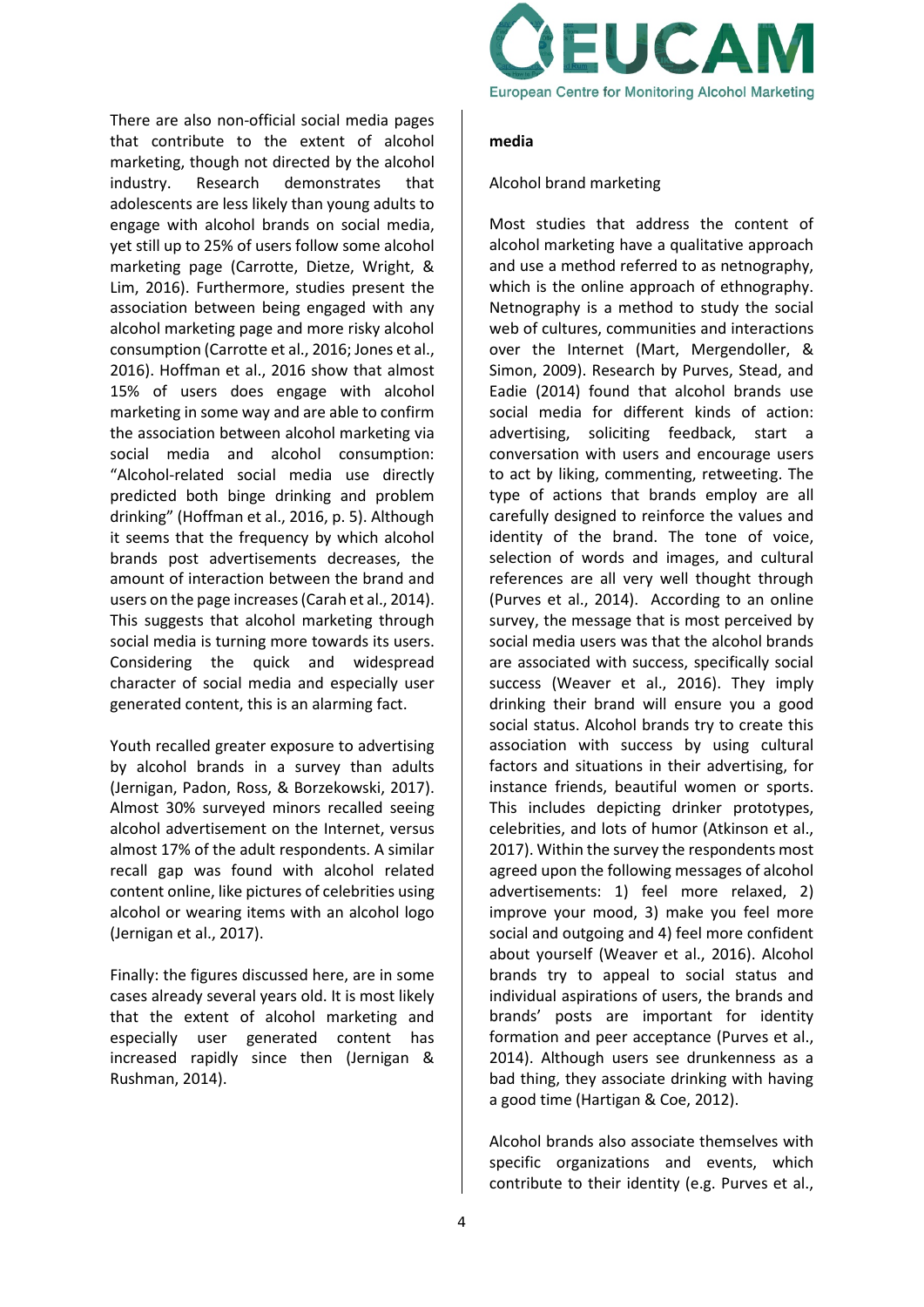2014). By this, they try to strengthen their brand, whilst reaching more users and enhance their interaction with them. Also, alcohol consumption is often incorporated in images of events, because alcohol, more specifically the alcohol brand, is "part of the territory of social happenings" (Carah et al., 2014, p. 271). Alcohol brands also attract users by offering competitions in which they can win appealing prices, like free tickets to an event (Weaver, Wright, Dietze, & Lim, 2016). Research by Nicholls (2012) focused on so-called real-world tie-ins; an actual branded event promoted wholly or in part via social media, like sponsored events, interactive games, competitions and giveaways, and invitations to drink. Events like this allow alcohol brands to not only market their product, but attract more users through the event itself, after which it is easier to contact them via social media and stimulate user generated content. When users upload photos linked to the event and the alcohol brand the line between official brand promotion and user generated content gets blurred, this helps to reinforce the brand identity by promoting the sponsored event and depicting the brand as intrinsic to the success of the event (Nicholls, 2012). These real-world tie-ins are beneficial for the alcohol brand because attendance of users provides marketing material for the social media platform of the alcohol brand. Instead of just using the social media platform to promote attendance, the goal is to encourage users' engagement with and activity on the platform (Nicholls, 2012). These competitions, along with content about everyday life and cultural pastime are the two most used activities by brands on social media (Carah et al., 2014). They use it to prompt conversations and promote the brand in an implicit way. Unfortunately, many users do not think of these kinds of implicit marketing as alcohol marketing, they think of it as humorous and fun to share with friends (Niland et al., 2016), which contributes to user generated content.

#### *User generated marketing*

Social media is the perfect platform for alcohol brands to engage with users "in specific and strategic ways that aim to stimulate user



generated content that contributes to brands'

image and marketing objectives" (Brodmerkel & Carah, 2013, p. 274). Alcohol brands use user generated content to support their own branding and make users feel more directly connected to the brand (Purves, Stead, & Eadie, 2014). A focus group of adolescents and young adults found user generated alcohol marketing (as well as more casual and subtle marketing) more effective, because it gives the impression it was created by a 'real person' (Weaver, Wright, Dietze, & Lim, 2016). This ensures the credibility of the marketing (Weaver et al., 2016). According to research by Niland and colleagues (2016) in which they use interviews with a go-along method, alcohol marketing via social media is not always identified as marketing by young people, but often seen as content for having fun online. Research by Atkinson and colleagues (2017) confirms this. Also, alcohol marketing is sometimes obscured because it is part of friendship activities. Alcohol brands act on friendship practices within the culture of social media by offering humorous content that is alcohol centered. It seems young people only see alcohol marketing for what it is when it's explicit advertising. Engaging with alcohol content is in this way not viewed as a form of marketing (Atkinson et al., 2017; Niland et al., 2016). Moreover, when they are aware of the marketing character of alcohol brands' posts, they tend to distance themselves from influence, saying that other people may be influenced through alcohol marketing but not themselves (Atkinson et al., 2017).

Considering that social media is highly interactive and users nowadays are almost constantly online, user generated content has a much greater reach. This way, it is not just advertising, but users themselves give the brand and the product a meaning. It becomes part of the culture within networks on social media and makes it effective marketing that also causes an increase in exposure among young people. Research by Atkinson and colleagues (2017) using interviews with young people, supports this. Brodmerkel and Carah (2013) add that marketing on social media is not just about disseminating advertisements, but also about responding to consumers and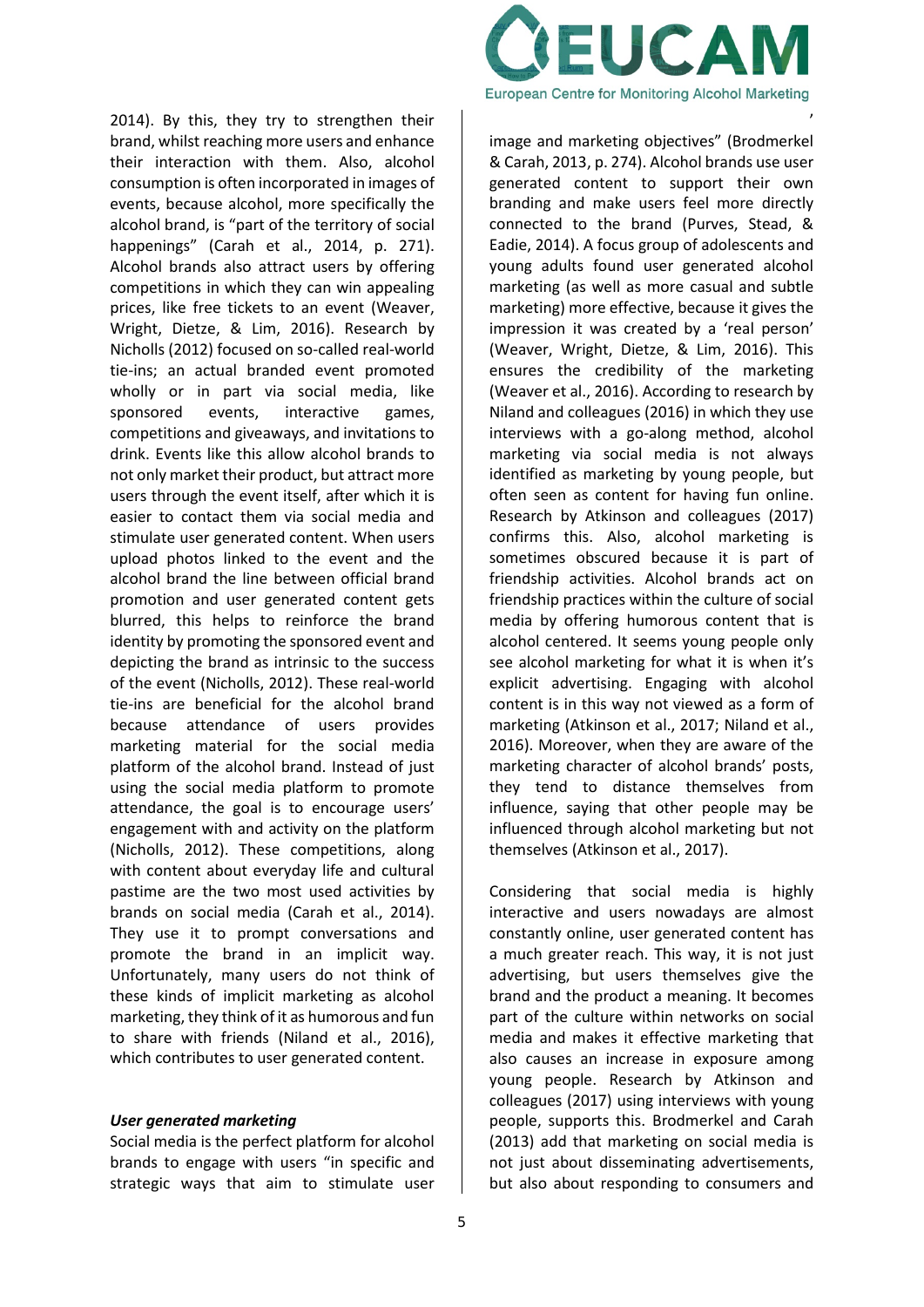their cultural practices. Marketing messages by alcohol brands and users who respond to it causes a cycle that is very hard to control, and plays right in the alcohol industries' hand. Furthermore, alcohol marketing is particularly attractive to young people because of this cultural online environment by which they "can participate in the whole alcohol thing" (Weaver et al., 2016, p. 483).

User generated content appears in three different ways: 1) Direct responds of users on the brands' posts, 2) self-presentation, in which users use the brand or brands' posts to say something about themselves, and 3) space for conversation, where users share and talk content with each other that is not directly related to a brand (Purves et al., 2014). Alcohol brands use social media to encourage user generated content to promote their brand, and let users become more connected to the brand, and let users promote the brand even more by spreading it through their own social network. Furthermore, user generated content is seen as more authentic by users.

#### **III.3 Regulation of alcohol marketing via social media**

The line between commercial advertising and user generated marketing is blurred (Mart, Mergendoller, & Simon, 2009), with users and alcohol brands responding on each other. This makes regulations concerning alcohol marketing through social media hard to set up and enforce effectively. Of the 47 European Member States, 36 have legally binding restrictions regarding alcohol marketing, but most of those concern TV and radio, and regulations concerning other forms of media are mostly directed at spirits, instead of beer and wine (WHO Europe, 2014). De Bruijn, Johansen, and Van den Broeck (2010) identified three types of regulation: Legislation or statutory regulation (both embedded by law), self-regulation, and co-regulation (combination of the prior two). The majority of existing regulations consists of self-regulation.



Self-regulation entails voluntary advertising codes and is established in the Digital Guiding Principles report, by an international group of companies from the alcohol industry (IARD, 2014). These principles focus on:

Age restrictions, through age-affirmation. This is order to prevent minors from exposure, but only when the "marketing communications actively engage a user to directly interact with a brand" (IARD, 2014, p. 8).

Responsible consumption, by showing a responsible drinking message on their official social networking site and moderating user generated content. However, the message does not leave a big impression on minors and moderation is hard to enforce.

Transparency, by which they solely mean that they cannot "falsely imply they are an ordinary consumer" (IARD, 2014, p. 11) Privacy, in the meaning of respecting the privacy of users. Furthermore, these principles are guidelines, meaning brands may deviate from it. (In) effectiveness of self-regulation

Existing regulations are mostly based on traditional media and not adapted to social media. Although the alcohol industry set their guidelines to apply in the digital marketing space, these are not effective in preventing exposure of alcohol marketing to young people and fails to counterbalance the primary goal of the alcohol industry: to promote and sell. Furthermore, the age restrictions on the largest social networking sites do not apply to the non-official pages and groups (Winpenny et al., 2012), making these regulations ineffective at providing protection for alcohol marketing for minors.

Advertising regulation boards do not agree with the view that the industry has limited control over the content of social media sites. This context being the possibility for users and alcohol brands to interact and the key feature of social media sites to spread content far and rapidly. Regulations will only be effective if they consider the interactive, culturally embedded processes that integrate alcohol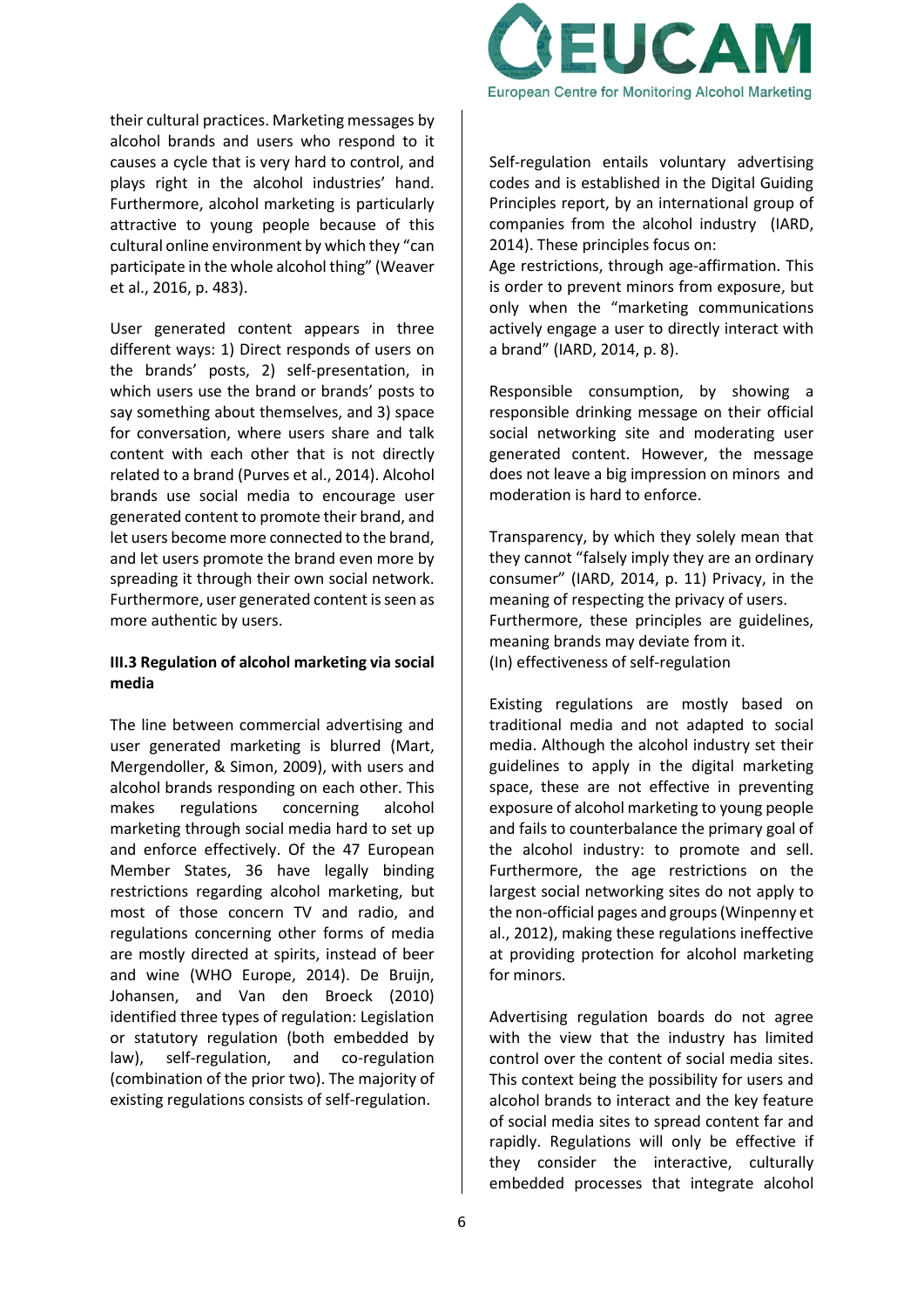brands' and users' activities (Brodmerkel & Carah, 2013). That means the brands need be held responsible for their own content as well as the interactive content by users (Brodmerkel & Carah, 2013), considering the context.

## *Fake user profiles*

Three studies focusing on regulation concerning alcohol marketing via social media used fake user profiles to see what regulations exist and how they are adhered to. The first study by Winpenny, Marteau & Nolte (2014) showed that just a small minority of alcohol brands on Facebook used age restrictions and were only accessible by users of legal drinking age. On YouTube however, it is not necessary to mention your age, making it possible for all under aged users to watch all video's and alcohol brands' pages before even logging in. Even after logging in, it was possible for minors to view and follow alcohol brand pages. When trying to access official alcohol brand pages on Twitter, two out of five brands made use of an age restriction. This functioned through a prompt to provide ones age. It was very easy to lie, however, since the individual was not required to log in, making it very easy for under aged users to access all official alcohol brand pages. Although four of the five brands showed a comment about age requirements, it is unlikely that this makes an impression on the young people who have already decided to visit the alcohol brand's page.

A second study (Barry et al., 2015), focusing solely on YouTube, showed that two third of the brands were easily accessible through the homepage by an under aged user profile. The third study, focusing on Twitter and Instagram, used five fake user profiles, of which one was with the legal drinking age (Barry et al., 2016). Just as in the results of Winpenny, Marteau & Nolte (2014), Twitter age restrictions did not prevent users from interacting with the alcohol brand. Instagram makes it possible for under aged users to access, view, interact and follow official alcohol brand pages, moreover, it is possible for other brands to start following the under aged users.



To summarize, the amount of alcohol marketing identified differ between studies, but all show that a large amount of alcohol advertising circulates on social media platforms. Alcohol brands use the interactive and fast-spreading character of social media as efficiently as possible. User generated content provides a large part of these marketing messages. Moreover, user generated content is seen as more genuine than official alcohol advertisements and together with peer influence this exacerbates the negative effects of alcohol marketing on young people. Furthermore, alcohol brands use specific content to ensure their promotion reaches as many users as possible. They use humor, social success and events to. When it comes to regulating this phenomenon, few regulations specifically designed for social media exist.

## *Statutory regulation of alcohol marketing via social media in Finland*

In January 2015, new restrictions on the advertising of alcoholic beverages entered into force in Finland. The restrictions represent a novel approach as they are focused on techniques used in alcohol advertising, rather than the media used or features of the content of advertisements. The Finnish Alcohol Act prohibits the advertising of beverages containing more than 22% alcohol by volume (abv) and restricts the content and placement of advertising for milder beverages. The new restrictions were intended to and do target primarily alcohol advertising in social media. They prohibit advertising, indirect advertising and sales promotion if 'they involve taking part in a game, lottery or contest' or if the advertising commercial operator in an information network service administered by itself uses any textual or visual content produced by consumers or places into the service textual or visual content, produced by itself or by consumers, which is intended to be shared by consumers. Source: M. Montonen M. & I. Tuominen: Restricting alcohol marketing on social media in Finland; In: Youth drinking cultures in a digital world; 2017- Routledge, UK.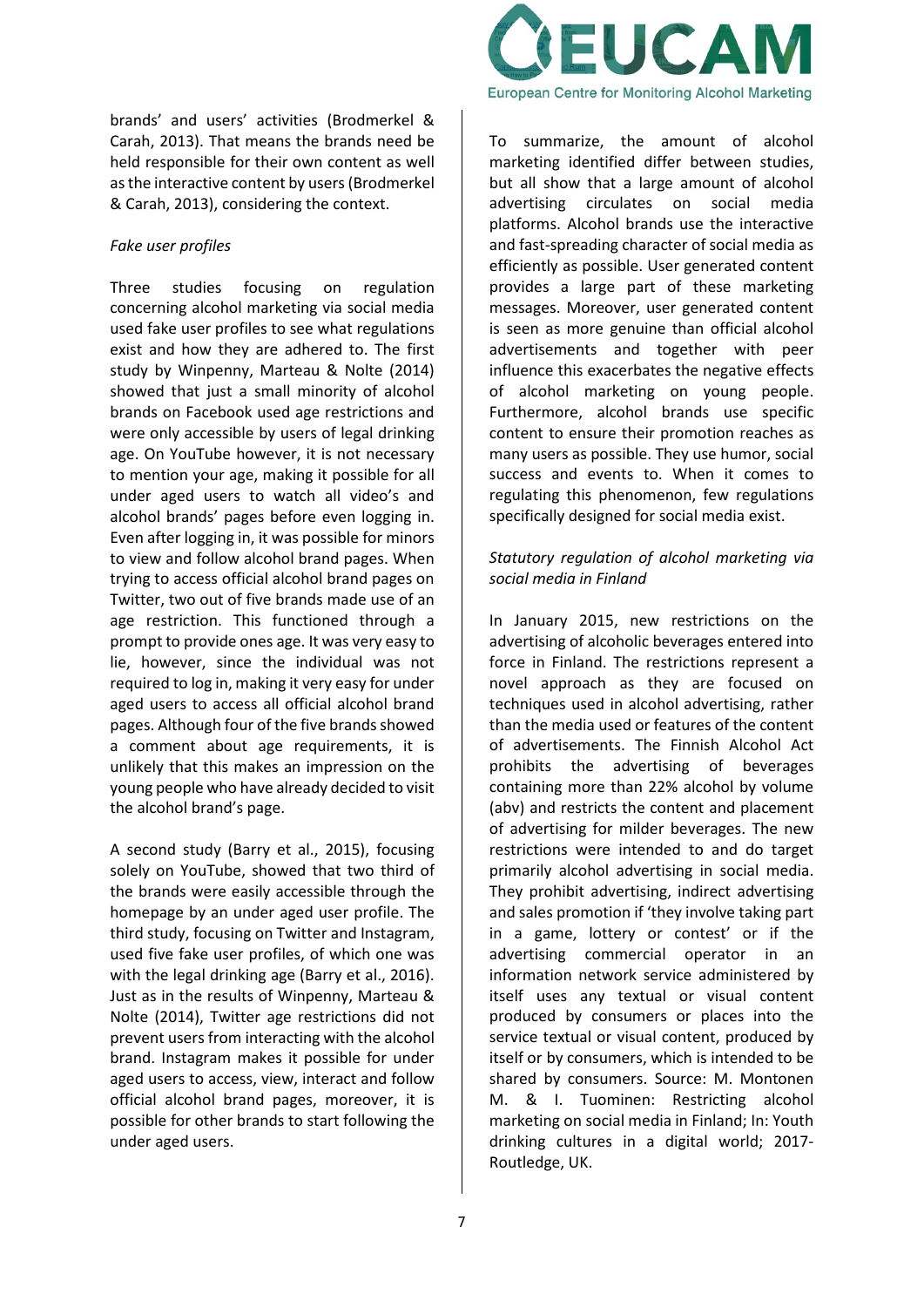#### **Limits and recommendations**

The research discussed in this study all have a restriction because without the detailed data on website traffic it is very difficult to determine the actual scale of exposure (Winpenny et al., 2012). Since user generated content represents a majority of alcohol marketing via social media future research need to delve further into this domain. It is also important to examine interaction with users and user generated content to get a more complete picture of the phenomenon.

#### **Conclusion**

The exposure of alcohol marketing via social media towards young people is significant and increasing. Many users do not think of implicit marketing as alcohol marketing and the content makes them think of alcohol marketing as humorous and fun to share with friends. This underlines the importance of raising awareness among users and the implementation of effective statutory regulations. The fact that user generated content is a crucial component of alcohol marketing via social media poses additional challenges.

#### **References**

Anderson, P., De Bruijn, A., Angus, K., Gordon R., Hastings, G. (2009). Impact of alcohol advertising and media exposure on adolescent alcohol use: a systematic review of longitudinal studies. Alcohol and Alcoholism, 44, 229 –243. doi:10.1093/alcalc/agn115

Atkinson, A. M., Ross-Houle, K. M., Begley, E., & Sumnall, H. (2017). An exploration of alcohol advrtising on social networking sites: an analysis of content, interactions, and young people's perspectives. Addiction Research & Theory, 25, 91-102. doi:10.1080/16066359.2016.1202241

Bachman, K. (2014). FTC study reveals how alcohol advertisers use digital marketing. Spirits firms increased expenditures fourfold since 2008. Retrieved from http://www.adweek.com/brand-marketing/ftc-study-revealshow-alcohol-advertisers-use-digital-marketing-156430/

Barry, A. E., Bates, A. M., Olusanya, O., Vinal, C. E., Martin, E., Peoples, J. E., Montano, J. R. (2016). Alcohol marketing on Twitter and Instagram: Evidence of directly advertising to youth/adolescents. Alcohol and Alcoholism, 51, 487-492. doi:10.1093/alcalc/agv128

Barry, A. E., Johnson, E., Rabre, A., Darville, G., Donovan, K. M., & Efunbumi, O. (2014). Underage access to online alcohol marketing content: A YouTube case study. Alcohol and Alcoholism, 50, 89-94. doi:10.1093/alcalc/agu078

De Bruijn, Johansen, and Van den Broeck (2010). Effective alcohol marketing regulations. A proposed framework to evaluate existing alcohol marketing regulations. Utrecht, The Netherlands: STAP (Dutch institute for alcohol policy) & EUCAM (European Centre for Monitoring Alcohol Marketing).



Anderson, F., Beccaria, F., van Dalen, W.E. (2010). Europeal longitudinal study on the relationship between adolescents' alcohol marketing exposure and alcohol use. Addiction, 111, 1774-1783. doi:10.1111/add.13455

De Bruijn, A., Tanghe, J., de Leeuw, R., Engels, R.,

Brewers Association of Australia & New Zealand; Position on Alcohol Marketing;2015

-Brodmerkel, S., & Carah, N. (2013). Alcohol brands on Facebook: the challenges of regulating brands on social media. Journal of Public Affairs, 13, 272-281. doi:10.1002/pa.1466

Carah, N., Brodmerkel, S., & Hernandez, L. (2014). Brands and sociality: Alcohol branding, drinking culture and Facebook. Journal of Research into New Media Technologies, 20, 259-275.

Carrotte, E. R., Dietze, P. M., Wright, C. J., & Lim, M. S. (2016). Who 'likes' alcohol? Young Australians' engagement with alcohol marketing via social media and related consumption patterns. Australian and New Zealand Journal of Public Health, 40, 474-479. doi:10.1111/1753-6405.12572

Critchlow, N., Moodie, C., Bauld, L., Bonner, A., & Hastings, G. (2016). Awareness of, and participation with, digital alcohol marketing, and the association with frequency of high episodic drinking among young adults. Drugs: Education, Prevention and Policy, 23, 328-336. doi:10.3109/09687637.2015.111.9247

Dadich, A., Burton, S., & Soboleva, A. (2013). Promotion of alcohol on Twitter. The Medical journal of Australia, 199, 327-329. doi:10.5694/mja13.10604

Eurocare. (2014). Alcohol marketing and social media – Eurocare reflections 2014. Retrieved from http://www.eurocare.org/var/eurocare/storage/original/applic ation/d7073d76a832d076e7b3c1ecbeeecfd4.pdf

Gordon, R., MacKintosh, A. M., & Moodie, C. (2010). The impact of alcohol marketing on youth drinking behaviours: A two-stage cohort study. Alcohol and Alcoholism, 45, 1-11. doi:10.1093/alcalc/agq047

Griffiths, R., & Casswell, S. (2010). Intoxigenic digital spaces? Youth, social networking sites and alcohol marketing. Drug and Alcohol Review, 29, 525-530. doi:10.1111/j.1465- 3362.2010.00178.x

Gupta, H., Pettigrew, S., Lam, T., & Tait, R. J. (2016). A systematic review of the imoact of exposure to internet-based alcohol-related content on young people's alcohol use behaviours. Alcohol and Alcoholism, 51, 763-771. doi:10.1093/alcalc/agw050

Hartigan, A., & Coe, N. (2012). Internet influences on adolescent attitudes to alcohol. Institute for Alcohol Studies, London.

Hoffman, E. W., Weintraub Austin, E., Pinkleton, B. E., & Austin, B. W. (2016). An exploration of the associations of alcohol-related social media use and message interpretation outcomes to problem drinking among college students. Health Communication, 1-8. doi:10.1080/10410236.2016.1195677

IARD. (2011). Digital guiding principles. -Self-regulation of marketing communications for beverage alcohol. Washington, USA: International Center for Alcohol Policies.

Jernigan, D. H., Padon, A., Ross, C., & Borzekowksi, D. (2017). Self-reported youth and adult exposure to alcohol marketing in traditional and digital media: Results of a pilot study. Alcoholism: Clinical and Experimental Research, 41, 618- 625. doi:10.1111/acer.13331

Jernigan, D. H., & Rushman, A. E. (2014). Measuring youth exposure to alcohol marketing on social networking sites: Challenges and prospects. Journal of Public Health Policy, 35, 91- 104. doi:10.1057/jphp.2013.45

Jones, S. C., Robinson, L., Barrie, L., Francis, K., & Lee, J. K. (2016). Association between young Australian's drinking behaviours and their interactions with alcohol brands on Facebook: Results of an online survey. Alcohol and Alcoholism, 51, 474-480. doi:10.1093/alcalc/agv113